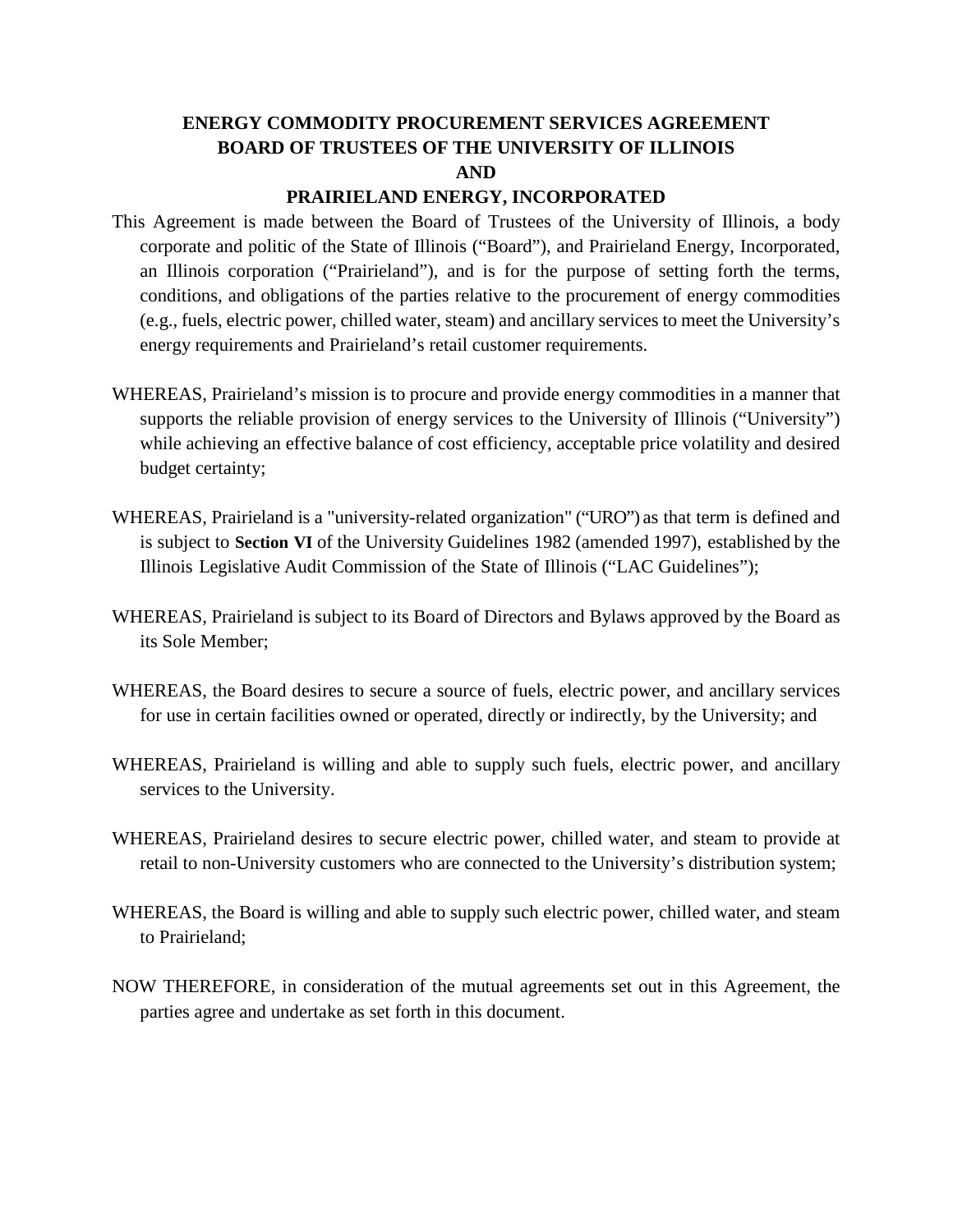### **1. DEFINITIONS**

- a. "Capacity" shall be the continuous load-carrying ability of electric generation expressed in megawatts.
- b. "Electric Power" shall be measured in kilowatt-hours (KWh) or megawatt-hours (MWH) and represents the integration of Demand over any sixty consecutive minutes as ascertained by watt-hour meter(s) and electronic recorder(s) or other standard measuring device(s) designed to measure electric energy.
- c. "Fuels" shall include, but not be limited to, natural gasto be measured in one million British thermal units (MMBTU), coal to be measured in tons, and fuel oil to be measured in gallons.
- d. "Chilled Water" shall mean water supplied at a temperature no greater than 45°F and shall be measured in one million British thermal units (MMBTU).
- e. "Steam" shall be vaporized water at a pressure of no less than 135 pounds per square inch gauge pressure and shall be measured in one thousand pounds (kLBS).
- f. "Ancillary Services" shall be those energy related products or projects which promote reliability of the energy distribution system, provide energy costs savings, or ensure delivery of energy to a load, and which may or may not be required of regulatory agencies for participation in a regulated market.

## **2. RENEWAL TERM**

This Agreement, entered into as of the date of last signature, shall automatically renew on a year-to-year basis thereafter until terminated by either Party giving to the other sixty (60) days prior written notice.

#### **3. THE BOARD AGREES TO:**

- a. Act as the Consumer- University's utility operations will purchase and receive from Prairieland, Fuels, Electric Power, and Ancillary Services which the University's utility operations may require.
- b. Act as the Supplier- University's utility operations will supply and deliver to Prairieland, electric power, chilled water, and steam which Prairieland may need for delivery to be made at the Point(s) of Delivery as contained in Prairieland's customer service records.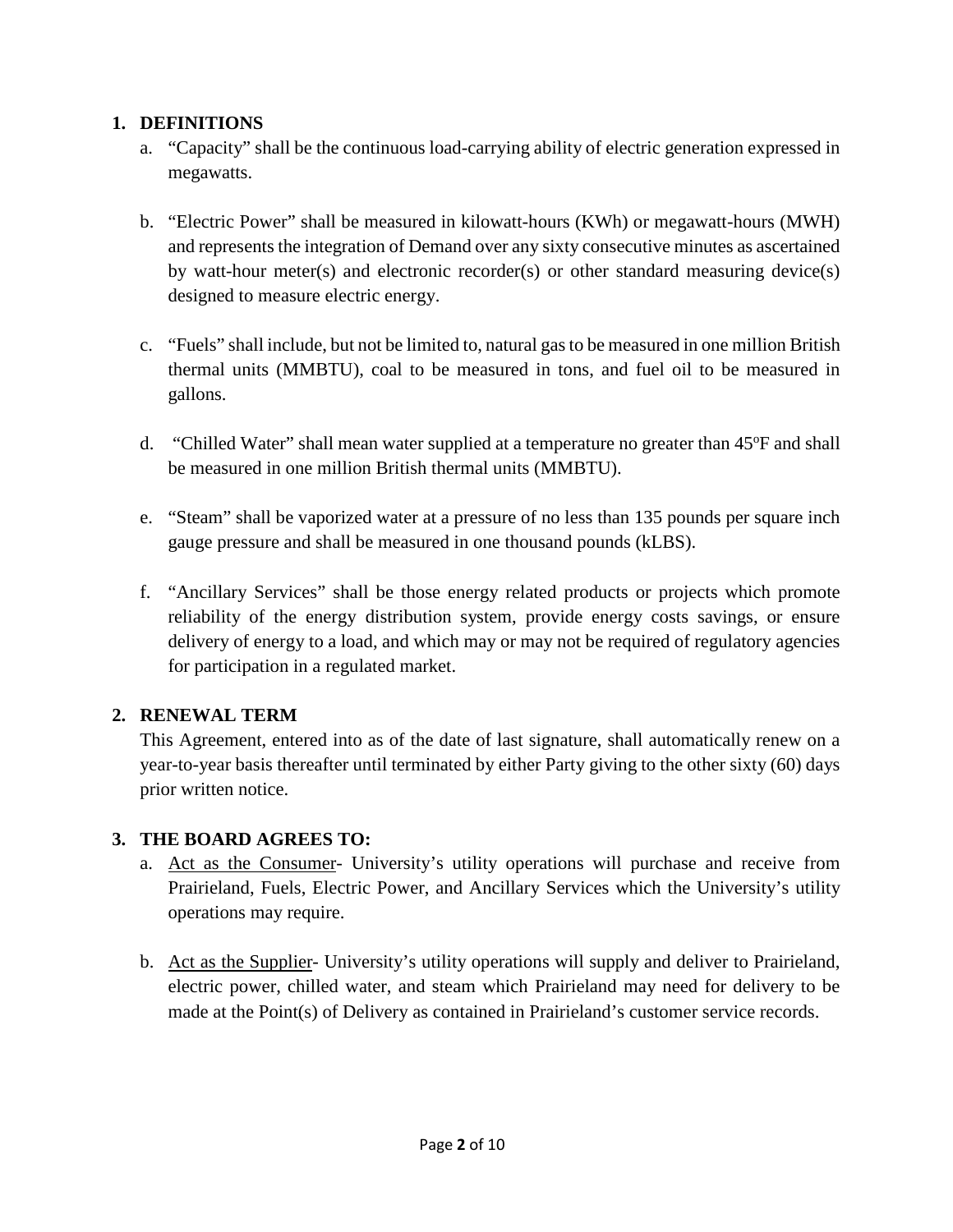- c. Assign staffing to be responsible for Prairieland's day to day operations and for the oversight of the performance of the obligations of Prairieland as stated in this Agreement. This staffing will perform the management, administration, purchasing, accounting, financial and risk management, and retail functions for Prairieland. No separate charges will be assessed to Prairieland for this staffing.
- d. Assign the University's utilities operations to be the consumer and/or supplier interface to Prairieland to manage the relationship and energy commodity procurement activities with Prairieland. The University's utilities operations will provide an approved annual energy commodities procurement plan and/or approved utility rates for Prairieland to use in its annual budgeting and rate setting process. The University's utilities operations will approve Prairieland's use of forward or financial instruments in the purchase of commodities for future delivery.
- e. Provide Prairieland with certain other business services for which no separate charges will be assessed. Such services will include, but not be limited to legal, cash management, accounting, risk management, auditing, tax, and office space and support, on a regular or ad hoc basis.
- f. Make available to Prairieland other support services from University departments such as telephone service, central stores, printing, information technology, etc. For these services, Prairieland agrees to reimburse the University at rates charged to University auxiliary operations.
- g. Provide property insurance, general liability, excess general liability, and Directors and Officers liability coverage under the University self-insurance plan, commercial coverage, or a combination of self-insurance and commercial insurance for Prairieland, its directors, officers, and agents. Cost for the coverage provided will be allocated to Prairieland on a pro-rata share basis.

## **4. PRAIRIELAND AGREES TO:**

- a. Act as the Supplier- Procure, sell and deliver to the University Fuels, Electric Power, and Ancillary Services which the University's utility operations may require including entering into appropriate contracts based on the interests of the University.
- b. Act as the Consumer- Purchase and receive steam, chilled water, and electric power which the Consumer may need for delivery to be made at Points of Delivery as contained in the Consumer's customer service records.
- c. Operate under the governance of a Board of Directors and in accordance with the Bylaws approved by the Board as Prairieland's Sole Member.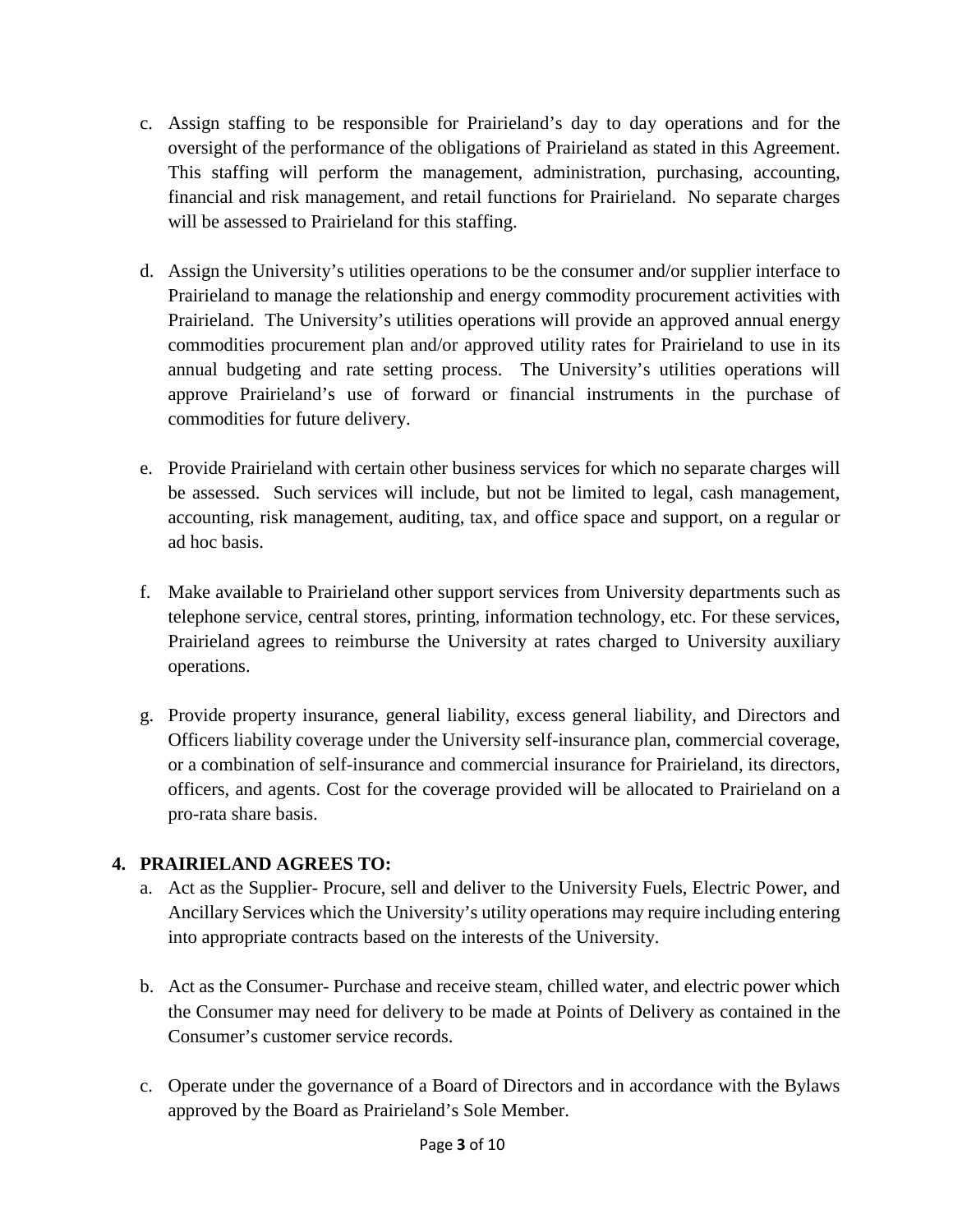- d. Manage the risks associated with purchasing of Fuels, Electric Power, and Ancillary Services which the University's utility operations deems appropriate.
- e. Report periodically to the Board and the University's utility operations on the performance of Prairieland's energy transactions as requested by the Board and the University's utility operations.
- f. Engage third party market advisor(s) to provide market expertise to the University's utility operations in planning and executing energy commodity procurement transactions.
- g. Comply with the LAC Guidelines applicable to UROs.
- h. Comply with the University's Energy Cost Management Policy and Derivatives Use Policy as directed by the Board of Trustees at its December 2011 meeting.
- i. Comply with University policies with regard to personnel matters involving University employees assigned to Prairieland.
- j. Maintain, for a minimum of 3 years after the completion of the Agreement adequate books, records, and supporting documents to verify the amounts, recipients, and uses of all disbursement of funds passing in conjunction with the Agreement; the Agreement and all books, records, and supporting documents related to the Agreement shall be available for review and audit by the Auditor General; and Prairieland agrees to cooperate fully with any audit conducted by the Auditor General and to provide full access to all relevant materials.

## **5. TRANSACTION CONFIRMATIONS**

The parties will use the following transaction confirmation procedure for energy commodity purchases by the University from Prairieland. Should the parties come to an agreement regarding an energy commodities purchase and/or sale transaction for a particular Delivery Period, Prairieland shall provide its vendor's confirmation(s) to the University as a record of an agreement on the transaction(s). Prairieland will communicate this confirmation(s) by email, facsimile, EDI, or mutually agreeable electronic means, to the University in a reasonable period of time. The parties acknowledge that their agreement will be binding once Prairieland executes the confirmation(s) with the vendor.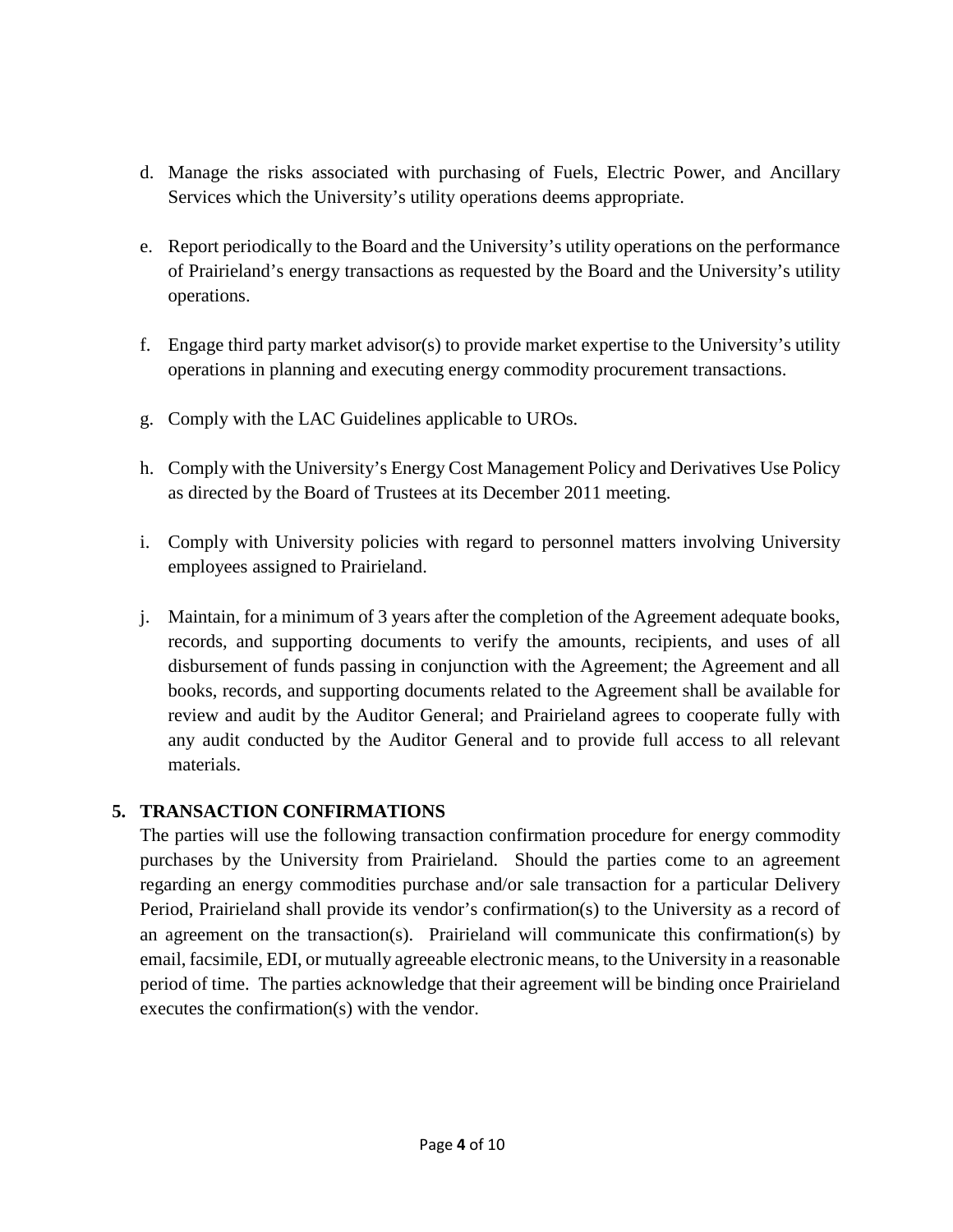#### **6. SERVICE CHARACTERISTICS**

- a. Service under this Agreement shall be supplied on a firm basis, subject only to availability of supply source and conditions on the electrical, chilled water, steam, or natural gas systems. Service shall not be curtailed or interrupted for economic reasons. Service shall be curtailed or interrupted only when necessary, in conformance with standard utility industry operating and engineering practices, due to loss of supply source and/or delivery system or to preserve the integrity of all or part of regional electrical system or gas facilities and/or the University's distribution system.
- b. Electric Power service hereunder shall be delivered at the characteristics required at the Points of Delivery as identified by the Consumer.
- c. Natural gas service shall be delivered at the pressures available to the Points of Delivery as identified by the Consumer.
- d. Steam and chilled water service shall be supplied on a firm basis, subject only to availability of supply source and the Seller's distribution system.
- e. The Consumer will pay any and all service charges made for services rendered by the Supplier at the Consumer's request.

## **7. CONTINUITY OF SERVICE**

a. The Supplier shall exercise reasonable care and due diligence to supply services hereunder on a firm basis free from interruption to the Delivery Point(s); provided, however, the Supplier shall not be responsible for a failure to supply such service if such failure is without negligence or default on its part. Whenever the integrity of the electrical, chilled water, steam, or natural gas systems is threatened by conditions on such system or on the systems with which it is directly or indirectly interconnected, or whenever it is necessary or desirable to aid in the restoration of service, the transmission provider and/or Capacity and supply source may curtail or interrupt service or reduce service to some or all of its customers, including Supplier or the Consumer. The Supplier shall not be responsible for failure to supply service during such a curtailment, interruption or reduction, and such action by the transmission provider and/or Capacity and/or supply source shall not constitute negligence or default by the Supplier. In the event that either party is prevented, in whole or in part, from delivering or receiving the service provided for in this Agreement by reasons of (a) an act of Force Majeure or (b) necessary maintenance or repairs to the regional electrical system or natural gas facilities, neither party shall be liable to the other for such interruption, provided, however, that both parties shall be prompt and diligent in attempting to remove or overcome the cause of the interruption. In the event service is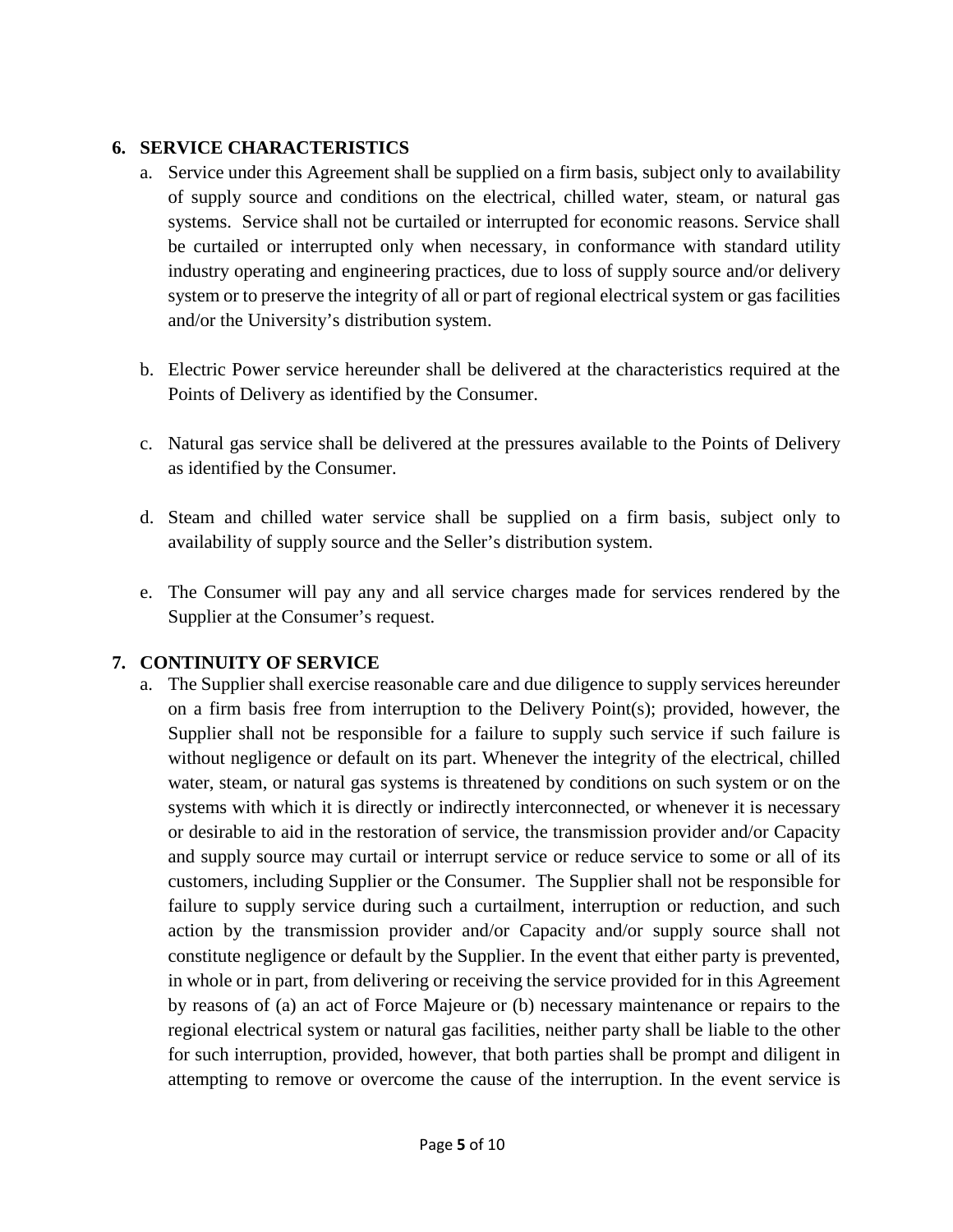impaired or interrupted, the party first discovering the interruption shall immediately give notice by telephone to the other party as identified in paragraph 12.

b. The words "Force Majeure" as used herein shall mean an occurrence not reasonably within the control of the affected party and which, by the exercise of due diligence, such party is unable to prevent or overcome, and shall include acts of God, labor-related disturbances, acts of the public enemy, wars, blockades, insurrections, riots, epidemics, fires, actions, orders and rules of governmental or regulatory authorities, restraint by court or civil authority, civil disturbances, explosions, breakage or accident to generator equipment, machinery, or power lines, pipeline, failure of facilities, interruption or loss of fuel supplies for generation, interruption or reduction due to operation of devices installed for electrical system protection, and any other cause or causes, whether herein enumerated. Force Majeure shall not include a failure to or inability to perform resulting from a failure or refusal to pay or inability to provide funds to obtain material, supplies, or equipment.

## **8. RIGHT OF ACCESS**

- a. The University agrees to grant such easements, licenses, or permissions over, along, and through University property as Prairieland may reasonably require for the purpose of installing, repairing, inspecting, replacing, relocating, or rehabilitating any utility facility used to provide service to the University.
- b. The University hereby grants to Prairieland the right of ingress and agrees to enter, construct, operate, remove, reconstruct and maintain necessary facilities.

## **9. METER(S) and METER READINGS**

- a. Equipment required to meter service hereunder shall be installed, owned or leased, operated and maintained by the University or Prairieland. Prairieland shall not be responsible for the installation, operation, or maintenance of any installed equipment on the University side of the Point(s) of Delivery. Prairieland will coordinate with the University's utility operations to install or remove Prairieland's meters which are put into service on the University's system.
- b. The University shall notify Prairieland of any issues that impact the accuracy of the meter function.
- c. Prairieland and the University shall work cooperatively to provide for the reading of meters and the sharing of meter data for billing purposes.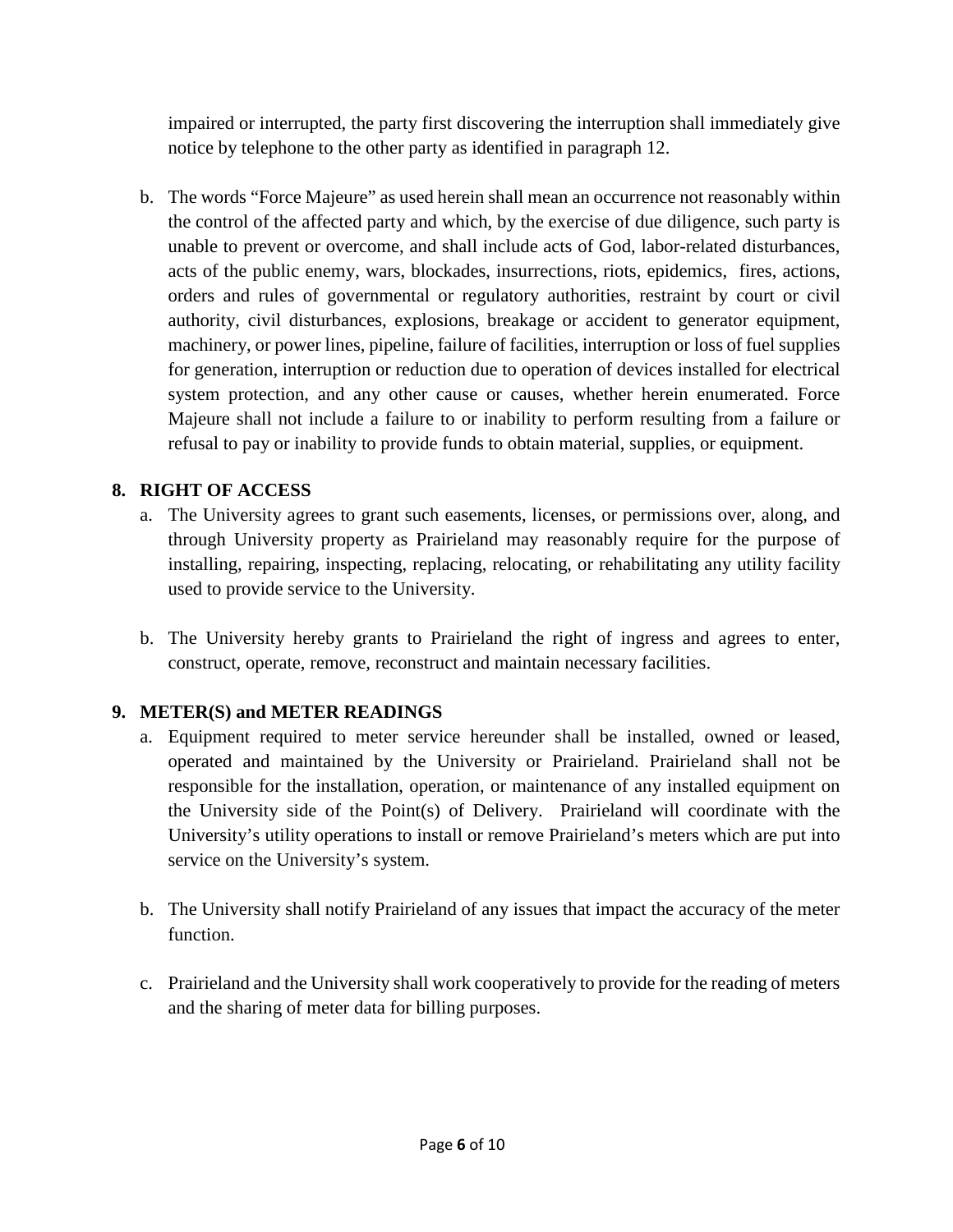#### **10. RELOCATION OF FACILITIES**

If, after the initial installation of any utility facility owned by Prairieland, the University requires any portion of the installed facility to be relocated, the University shall provide for any necessary relocation at its sole expense.

#### **11. COST OF SERVICES AND BILLING RATES**

Supplier shall provide the Consumer with notice regarding payments due at least monthly, and upon receipt the Consumer shall make payments to Supplier for services rendered hereunder. Billing to the Consumer will be based upon actual costs incurred and/or per unit rates determined by the Supplier. Rates used shall be reviewed annually and revised as appropriate based upon agreement between the parties.

#### **12. PAYMENT TERMS**

Bills for service hereunder shall be paid via electronic funds transfer using bank account information provided by Supplier to the Consumer. Such payments shall be due within ten (10) days of receipt of billing.

### **13. TAXES AND FEES**

- a. The University shall pay all federal, state and local sales, use and other taxes associated with the fuels and electric power purchases contemplated by this Agreement. If the University pays the amount of such tax under protest, Prairieland agrees to provide reasonable assistance to the University in applying for a refund of such tax, including filing in the name of Prairieland, if required, with the applicable governmental authority, at the University's cost and expense. In no such event will University be liable for any penalties or premiums on any tax amounts Prairieland fails to pay.
- b. In addition to all taxes, the University shall pay all fees imposed by federal, state and local governmental authorities upon the sales contemplated by this Agreement.
- c. For taxes related to retail sales to non-University customers, Prairieland will charge and collect the taxes from these customers directly.

## **14. GENERAL PROVISIONS**

a. Ongoing Responsibilities Under Previous Contracts

Any interest income Prairieland may realize as a result of the utilization of funds transferred between the parties pursuant to prior agreements for the purposes of security and/or investment shall be remitted to the University at least annually.

b. Assignment

The rights and obligations created by this Agreement shall inure to the benefit of, and be binding on, the successors and assigns of the respective parties hereto, provided however,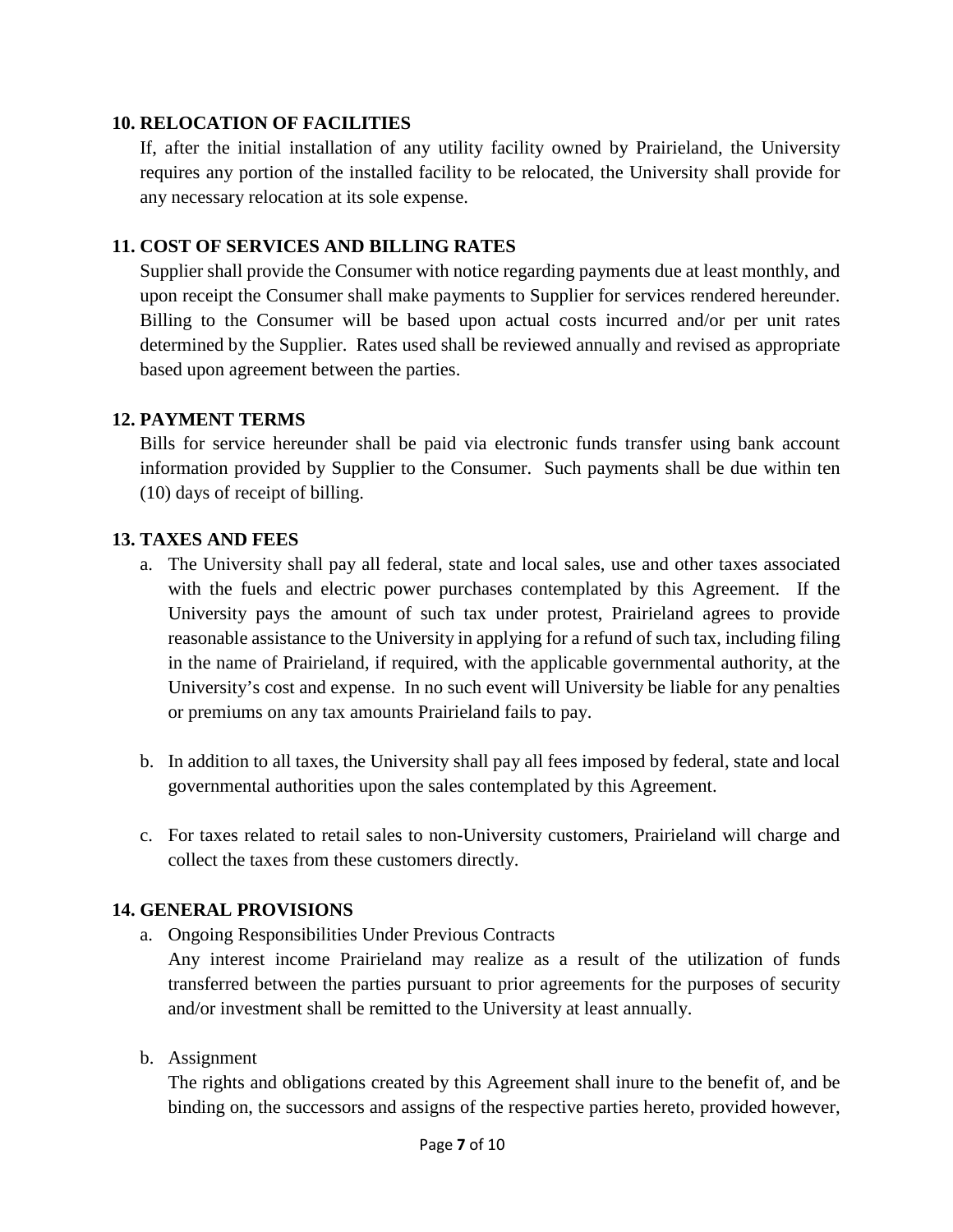that neither party shall be permitted to assign its rights and obligations under this Agreement without the prior written consent of the other party, which consent shall not be unreasonably withheld. Notwithstanding the foregoing, this provision shall not limit either party's right to assign this Agreement to an affiliated entity that assumes all obligations hereunder and whose creditworthiness and ability to perform is not materially weaker (taking into consideration any credit support) than the creditworthiness of the assignor before such transfer and assumption.

#### c. Liability

Prairieland shall not be liable to the University for any loss, damage or injury to any property or person caused by, or arising from, any component of the process of providing energy services to the University. The University, on behalf of itself and others, agrees to waive all claims for damages to persons or property sustained by the University or any person claiming under the University resulting from any component of providing energy service to the University.

### d. Limitation of Liability

Neither party shall be held responsible or liable for any loss or damage resulting from failure to perform its obligation under this Agreement as a result of any cause beyond its control, including, but not limited to Force Majeure as defined in Section 6.b. Both parties shall be prompt and diligent in removing the cause of such failure to perform.

#### e. No Third-Party Beneficiary Relationships

This Agreement is solely for the benefit of the parties hereto. Nothing in this Agreement shall be construed to or shall in fact create any third-party benefits or rights of any character whatsoever in any customers, members, or other persons dealing with either party. Notwithstanding any language to the contrary in this Agreement, in no event shall either party have any liability for any indirect, special, consequential, loss of revenue, or other such damages from any cause.

#### f. Entire Agreement

This Agreement, attachments, amendments and incorporated references shall constitute the entire Agreement between the Parties with respect to the subject matter herein and supersedes all prior communications and writings with respect to the content of said Agreement.

#### g. Severability

If any part of this Agreement shall be declared void or unenforceable by any legal authority with jurisdiction over the matter, the remaining portions of the Agreement shall not be affected thereby. In the event any provision of this Agreement is held void or unenforceable, the parties shall promptly re-negotiate in good faith to establish new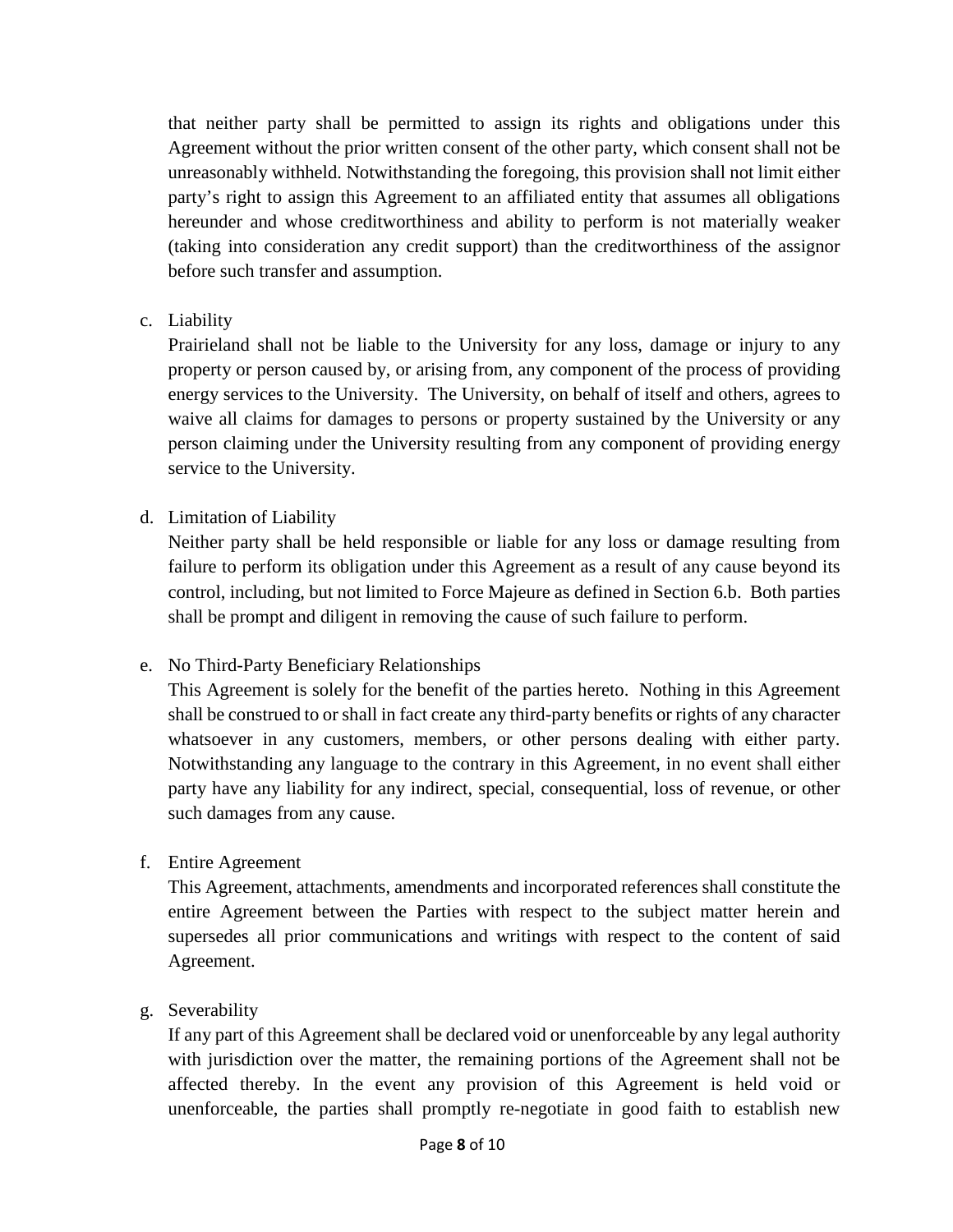provisions that will restore this Agreement as nearly as possible to its original intent and effect, and restore the overall balance of economic benefits to the parties as originally contemplated. In the event the parties cannot reach agreement regarding the establishment of new provisions, either party may terminate this Agreement by providing written notice to the other. Such notice shall be effective as of the date received.

h. Notice

All notices and other correspondence contemplated or required by this Agreement shall be directed to the parties at the following addresses and shall be valid upon actual receipt:

- i. Pertaining to this Agreement
	- 1. University: Dr. Avijit Ghosh, Interim VP, CFO and Comptroller 506 S. Wright St., Suite 349 Urbana, IL 61801 Phone: (217) 333-1560
	- 2. Prairieland: Sean Reeder, President 807 S. Wright St., Suite 340 Champaign, IL 61820 Phone: (217) 333-5688

#### ii. Pertaining to Operations/Outages/Curtailments

- 1. University:
	- a. Kent V. Reifsteck, Director of Utilities, Urbana-Champaign 1501 S. Oak St., Champaign, IL 61820 Phone: (217) 244-2865
	- b. Robert R. Roman, Director of Utilities, UIC 1100 S. Morgan St., Chicago, IL 60607 Phone: (312) 355-0323
	- c. Charles Coderko, Assoc. Chancellor Admin. Affairs, F&S, UIS One University Plaza, MS BSB 43, Springfield, IL 62703 Phone: (217) 206-6730
- 2. Prairieland: Sean Reeder, President 807 S. Wright St., Suite 340 Champaign, IL 61820 Phone: (217) 333-5688

#### **15. GOVERNMENTAL AUTHORITY**

This Agreement and all rates, rules, regulations, terms and conditions of service and other matters, either a part of this Agreement or referred to herein, are made with the understanding